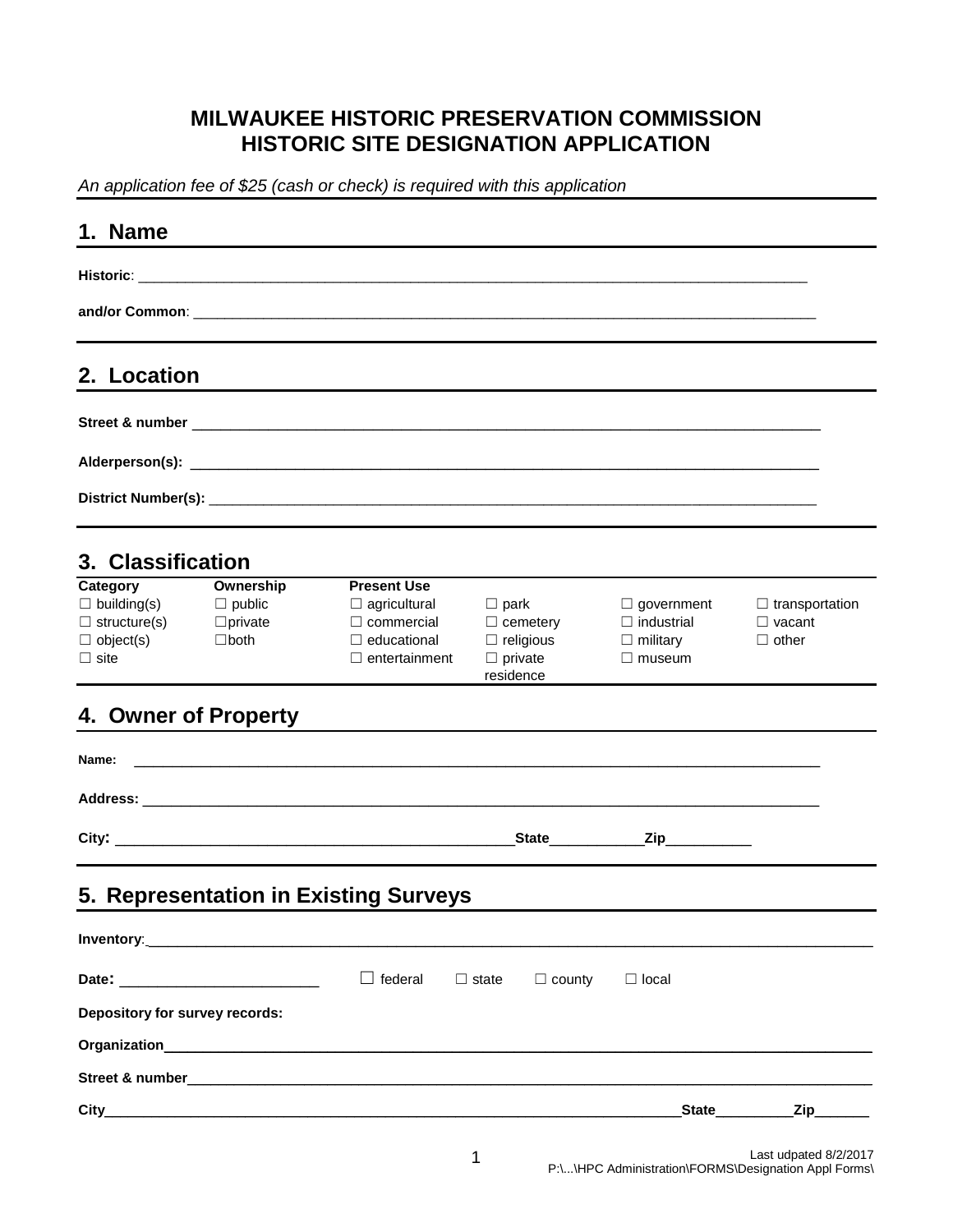**Previous historic designation:**

| $\Box$ National Register          |                 | Date | <b>Historic Name</b> |                 |
|-----------------------------------|-----------------|------|----------------------|-----------------|
| $\Box$ City of Milwaukee Landmark |                 | Date | <b>Historic Name</b> |                 |
| $\Box$ Other                      | Name of Program |      |                      | Date designated |
|                                   |                 |      |                      |                 |

### **6. DESCRIPTION**

| <b>Condition:</b><br>$\Box$ excellent<br>$\Box$ good                                                                                                                                                                                        | <b>Building form:</b><br>Number of stories _____<br><b>Foundation</b>                                                                                       |  |  |  |  |
|---------------------------------------------------------------------------------------------------------------------------------------------------------------------------------------------------------------------------------------------|-------------------------------------------------------------------------------------------------------------------------------------------------------------|--|--|--|--|
| $\Box$ fair                                                                                                                                                                                                                                 | $\Box$ stone $\Box$ brick $\Box$ concrete block $\Box$ concrete                                                                                             |  |  |  |  |
| $\Box$ deteriorated                                                                                                                                                                                                                         |                                                                                                                                                             |  |  |  |  |
| $\Box$ ruins                                                                                                                                                                                                                                | Roof                                                                                                                                                        |  |  |  |  |
| $\Box$ altered<br>$\Box$ unaltered                                                                                                                                                                                                          | $\Box$ gable ( $\Box$ flank; $\Box$ end; $\Box$ cross)<br>$\Box$ gambrel ( $\Box$ flank; $\Box$ end; $\Box$ cross)<br>$\Box$ hip $\Box$ mansard $\Box$ flat |  |  |  |  |
| Location:                                                                                                                                                                                                                                   |                                                                                                                                                             |  |  |  |  |
| $\Box$ original site                                                                                                                                                                                                                        |                                                                                                                                                             |  |  |  |  |
| $\Box$ moved, date: $\_\_$                                                                                                                                                                                                                  |                                                                                                                                                             |  |  |  |  |
| Walls:<br>$\Box$ clapboard; $\Box$ brick; $\Box$ stucco; $\Box$ stone; $\Box$ wood shingle; $\Box$ slate; $\Box$ terra cotta; $\Box$ asphalt siding;<br>$\Box$ asbestos tile; $\Box$ aluminum siding; $\Box$ artificial stone; $\Box$ other |                                                                                                                                                             |  |  |  |  |

**Written description:** (Continue on a separate sheet, if necessary)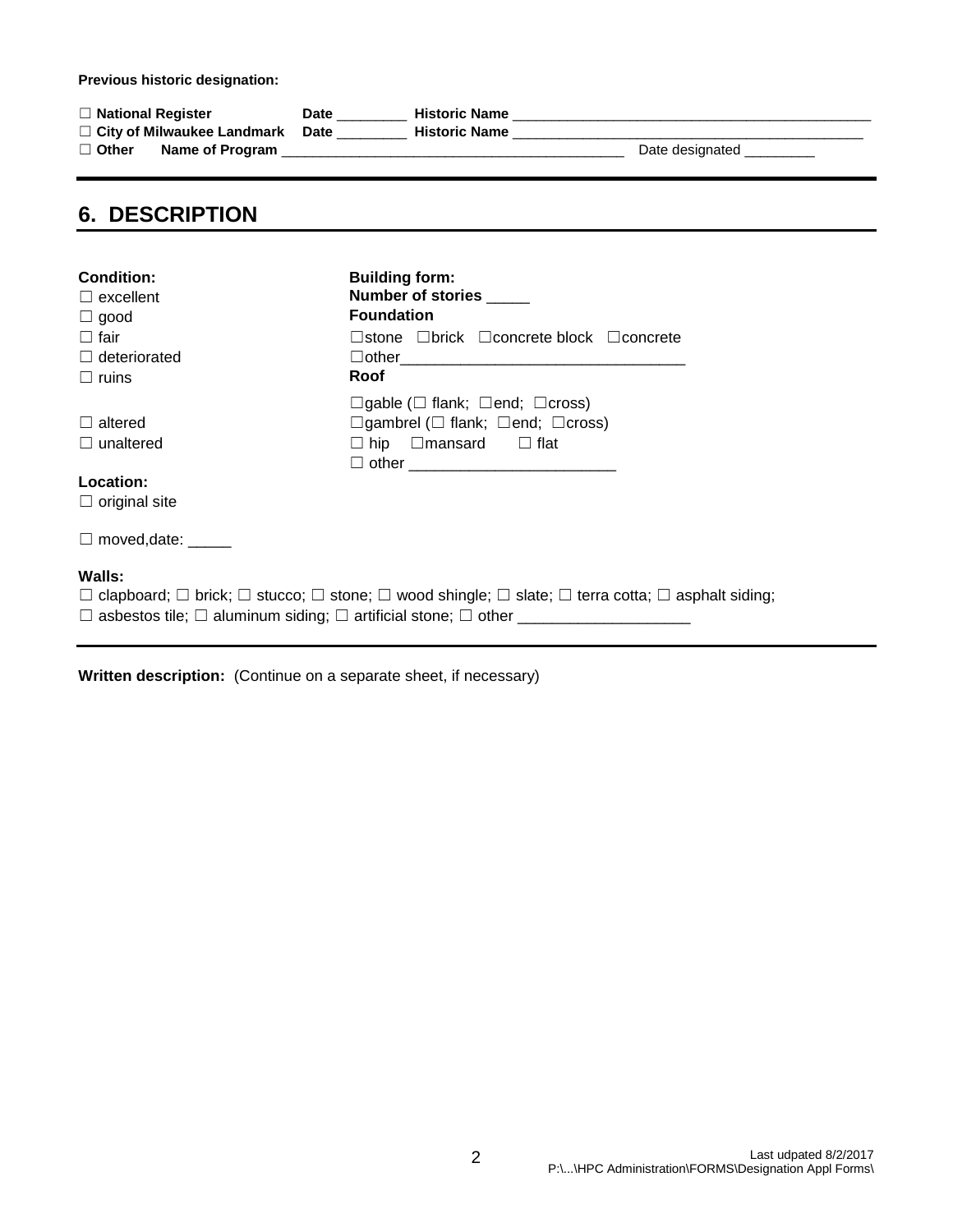# **7. SIGNIFICANCE**

#### **Areas of significance**: ☐ agriculture ☐ economics ☐ law ☐ science ☐ architecture ☐ education ☐ literature ☐ social/humanitarian ☐ art ☐ engineering ☐ military ☐ theater ☐ commerce ☐ engineering ☐ music ☐ transportation ☐ communications ☐ exploration/settlement ☐ philosophy ☐ other (specify): □ community planning □ industry □ politics/government Click here to enter text.<br>□ conservation □ landscape architecture □ religion □ landscape architecture Date built or altered: **Builder/architect**:

**Written statement of significance:** (continue on a separate sheet, if necessary)